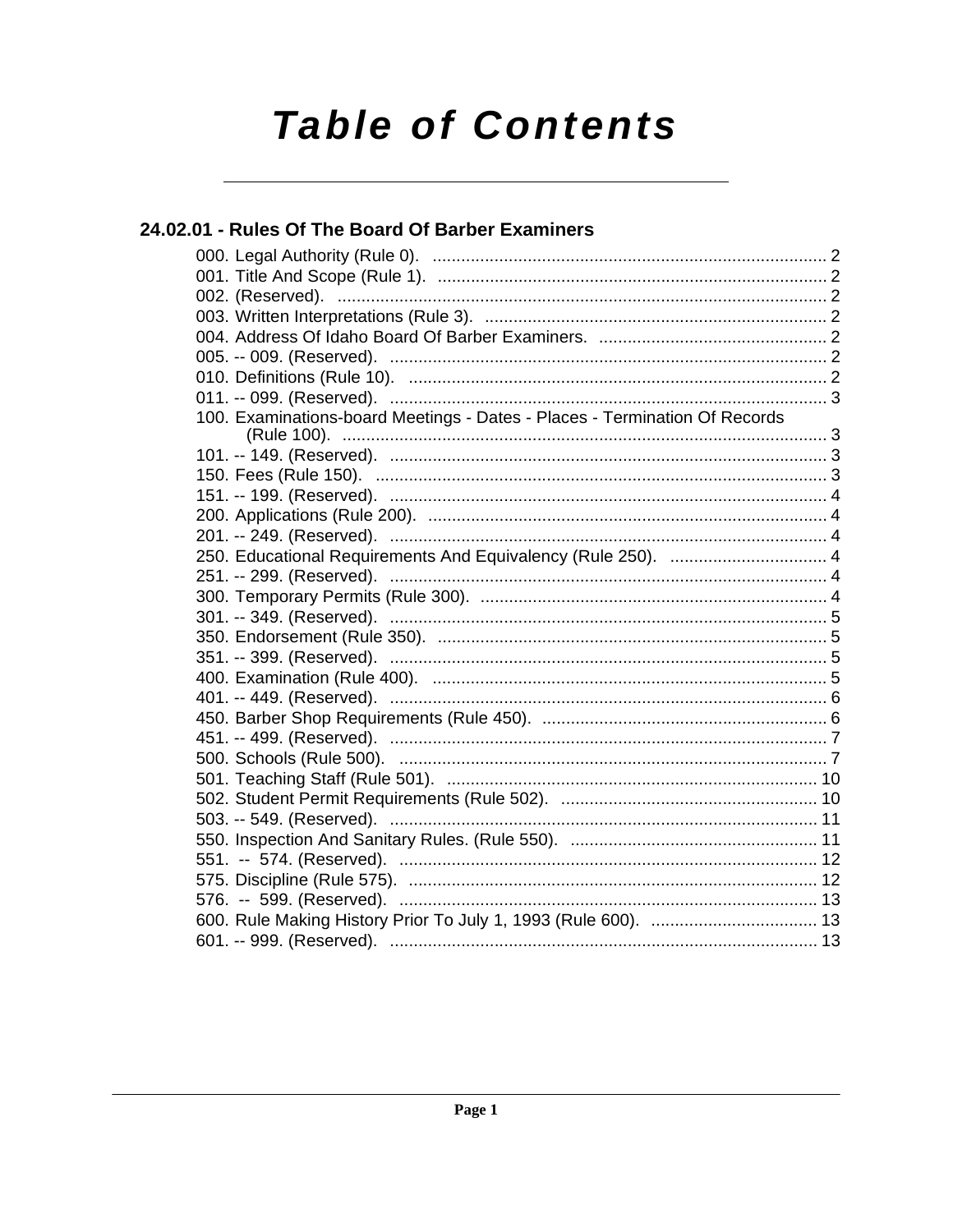#### **IDAPA 24 TITLE 02 Chapter 01**

### **24.02.01 - RULES OF THE BOARD OF BARBER EXAMINERS**

#### <span id="page-1-17"></span><span id="page-1-1"></span><span id="page-1-0"></span>**000. LEGAL AUTHORITY (Rule 0).**

These rules are hereby prescribed and established pursuant to the authority vested in the Board of Barber Examiners by the provisions of Section 54-521, Idaho Code. (7-1-93)

#### <span id="page-1-21"></span><span id="page-1-2"></span>**001. TITLE AND SCOPE (Rule 1).**

These rules shall be cited as IDAPA 24.02.01, "Rules of the Board of Barber Examiners". (7-1-93)

#### <span id="page-1-3"></span>**002. (RESERVED).**

#### <span id="page-1-22"></span><span id="page-1-4"></span>**003. WRITTEN INTERPRETATIONS (Rule 3).**

The board may have written statements which pertain to the interpretation of the rules of this chapter. Such interpretations, if any, are available for public inspection and copying at cost in the main office of the Bureau of Occupational Licenses. (7-1-93)

#### <span id="page-1-5"></span>**004. ADDRESS OF IDAHO BOARD OF BARBER EXAMINERS.**

<span id="page-1-8"></span>Bureau of Occupational Licenses Carmen Westberg, Chief Owyhee Plaza, 1109 Main Street, Suite 200 Boise, Idaho 83702. (7-1-93)

#### <span id="page-1-6"></span>**005. -- 009. (RESERVED).**

#### <span id="page-1-12"></span><span id="page-1-7"></span>**010. DEFINITIONS (Rule 10).**

<span id="page-1-9"></span>**01. Approved Or Approval**. Approved by or approval of the Board as evidenced by formal action of the Board by a written instrument signed by the secretary of the Board or its agent. (7-1-93)

**02. Barber College**. A school or college approved by the Board to teach the practice of barbering as required by these rules.  $(7-1-93)$ 

<span id="page-1-14"></span><span id="page-1-13"></span><span id="page-1-11"></span><span id="page-1-10"></span>**03. Board**. The Board of Barber Examiners as prescribed in Section 54-521, Idaho Code. (7-1-93)

**04. First Aid Kit**. First-aid kit means a commercially packaged and identifiable assortment of medical supplies, including adhesive bandages, skin antiseptic, approved bio-hazard disposable container, disposable gloves, and gauze, which may be used for cleaning and protecting minor emergency traumas of the human body. (7-1-98)

**05.** General Barbering Practice. Practicing barbering under the supervision of an instructor as in Section 54-507. Idaho Code. (7-1-93) provided in Section 54-507, Idaho Code.

**06. Hospital Grade**. Hospital Grade means a sanitizing agent registered by the Environmental Protection Agency as an effective germicidal/bactericidal, fungicidal, and virucidal disinfectant when used in accordance with the manufacturer's instructions. (7-1-98)

<span id="page-1-16"></span><span id="page-1-15"></span>**07.** Idaho Code. Idaho Code of 1947 with additions and corrections thereto. (7-1-93)

<span id="page-1-18"></span>**08. Masculine Gender**. Masculine gender includes the feminine gender. (7-1-93)

<span id="page-1-20"></span><span id="page-1-19"></span>**09. Practice Of Barbering**. Practice of barbering as defined by Section 54-502, Idaho Code. (7-1-93)

**10. Registered Barber**. Any person who holds a valid certificate authorizing him to practice as a registered barber pursuant to Section 54-512, Idaho Code. (7-1-93)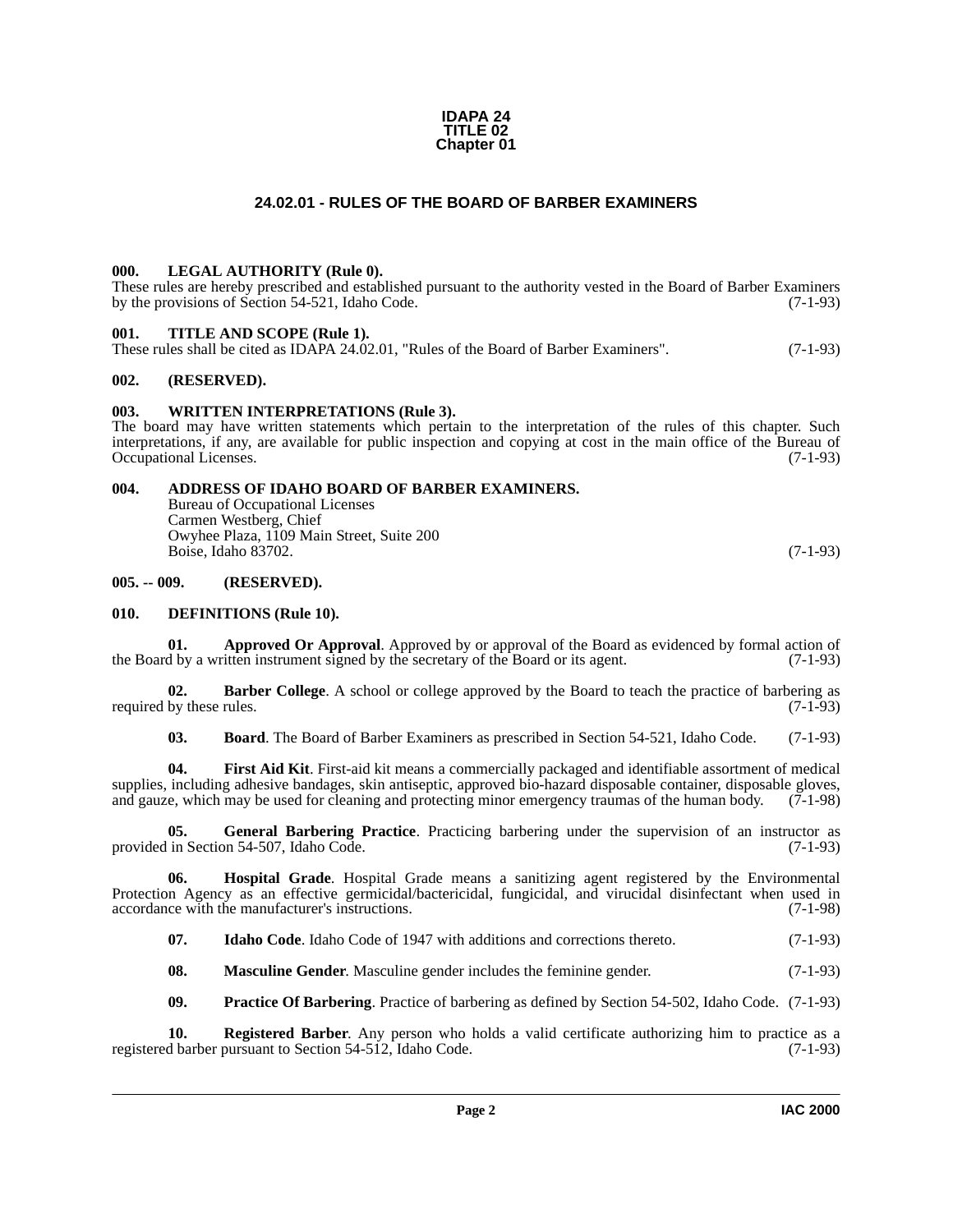<span id="page-2-17"></span>**11.** Scientific Barbering Practice. Practicing under the supervision of an instructor all phases of the of barbering other than cutting hair and shaving. (7-1-93) practice of barbering other than cutting hair and shaving.

<span id="page-2-20"></span>**12. Teacher Or Instructor**. The words "Teacher" and "Instructor" mean the same and are used synonymously.  $(7-1-93)$ 

<span id="page-2-22"></span>**13. Theoretical Scientific Study**. The study of theoretical subjects of instruction in the practice of barbering which shall include the subjects set forth in Section 54-507, Idaho Code. (7-1-93)

#### <span id="page-2-0"></span>**011. -- 099. (RESERVED).**

#### <span id="page-2-10"></span><span id="page-2-1"></span>**100. EXAMINATIONS-BOARD MEETINGS - DATES - PLACES - TERMINATION OF RECORDS (Rule 100).**

<span id="page-2-6"></span>**01. Board Meetings**. Regular Board of Barber Examiners meetings shall be the day prior to and the day of the examinations. (7-1-93)

<span id="page-2-9"></span>**02. Examinations**. Examinations for license to practice barbering in Idaho are to be held on the second Monday of March, July and November in Boise. The dates are subject to change. (7-1-93)

<span id="page-2-16"></span>**03. Records**. All records in the office of the Bureau of Occupational Licenses of applicants who have not qualified for reexamination within five (5) years of notification of failure in any examination under the Barber Law will be terminated and destroyed. (7-1-93)

#### <span id="page-2-2"></span>**101. -- 149. (RESERVED).**

<span id="page-2-3"></span>**150. FEES (Rule 150).**

- <span id="page-2-11"></span><span id="page-2-8"></span>**01. Examination/Reexamination Fee**. Examination/Reexamination fee - seventy-five dollars (\$75). (7-1-96)
- <span id="page-2-14"></span><span id="page-2-7"></span>**02.** Endorsement Fee. Endorsement fee - eighty dollars (\$80). (7-1-93)
- **03. Original Registered Barber License Fee**. Original Registered Barber License Fee thirty dollars (\$30). (3-18-99)

**04. Annual Renewal Fee For Registered Barber License**. Annual renewal fee for registered barber license - fifty dollars  $(\$50)$ . (3-18-99)

<span id="page-2-13"></span><span id="page-2-5"></span><span id="page-2-4"></span>**05. Original Barbershop License Fee**. Original barbershop license fee – fifty dollars (\$50). (3-18-99)

**06. Annual Renewal Fee For Barbershop License**. Annual renewal fee for barbershop license – thirty dollars (\$30). (3-18-99)

**07. Original And Annual Renewal Fee For Barber College License**. Original and annual renewal arber college license – two hundred dollars (\$200). (3-18-99) fee for barber college license – two hundred dollars  $(\$200)$ .

<span id="page-2-19"></span><span id="page-2-15"></span><span id="page-2-12"></span>**08. Teacher Certificate Examination**. Teacher certificate examination - one hundred dollars (\$100). (7-1-93)

**09. Original Teacher License And Annual Renewal For Teacher License**. Original teacher license and annual renewal for teacher license - thirty dollars (\$30). (7-1-93)

- <span id="page-2-18"></span>**10. Student Registration**. Student registration - twenty dollars (\$20). (7-1-93)
- <span id="page-2-21"></span>**11. Temporary Permit Fee**. Temporary permit fee - fifteen dollars (\$15). (7-1-93)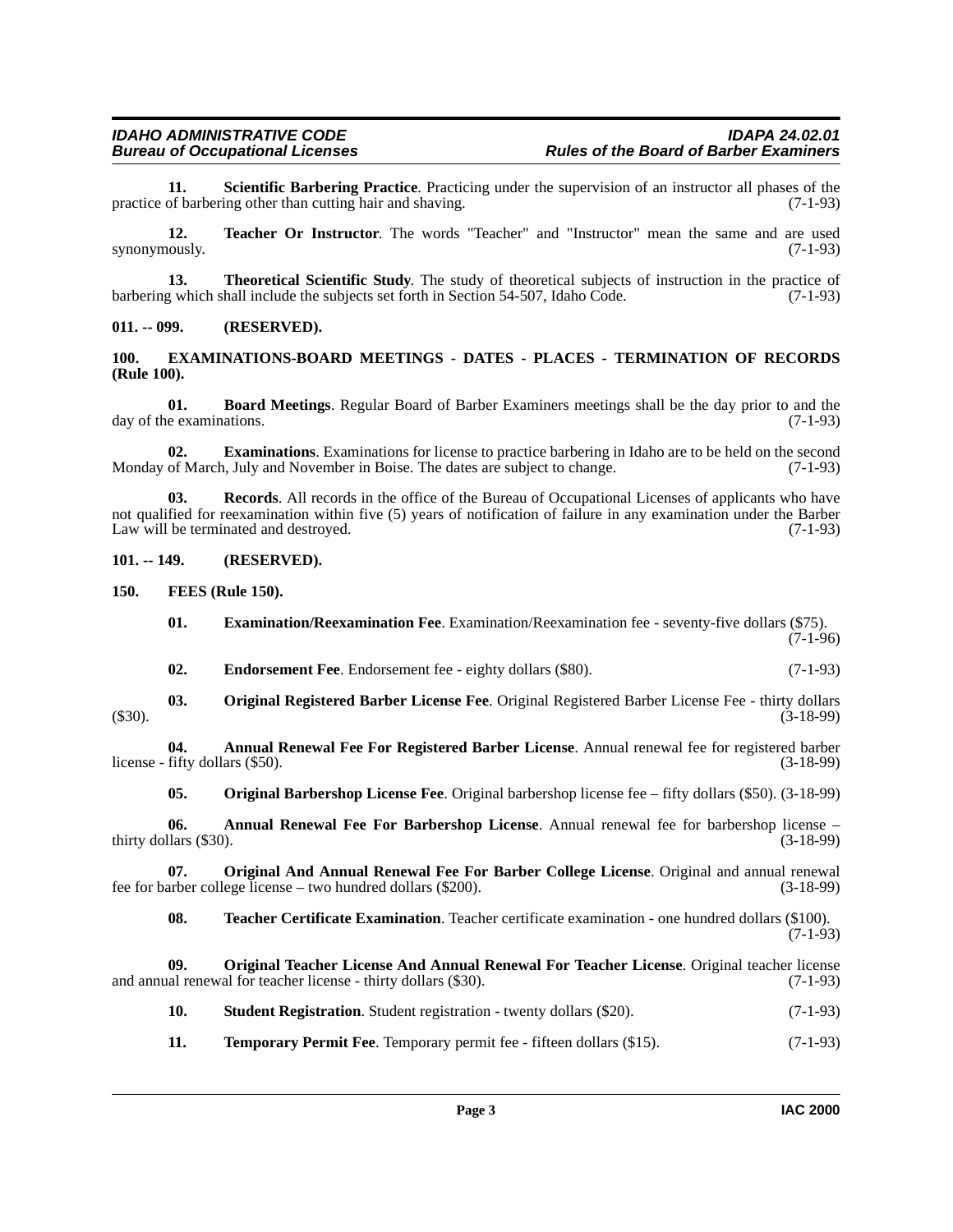<span id="page-3-15"></span><span id="page-3-8"></span>**12. Renewal And Reinstatement Of Licenses**. See Sections 54-518 and 67-2614, Idaho Code. (7-1-93)

<span id="page-3-0"></span>**151. -- 199. (RESERVED).**

#### <span id="page-3-9"></span><span id="page-3-1"></span>**200. APPLICATIONS (Rule 200).**

**01. Application For License**. Application for license shall be made on forms furnished by the Bureau of Occupational Licenses, Owyhee Plaza, 1109 Main Street, Suite 220, Boise, Idaho 83702, and received in that office at least thirty (30) days prior to the date of examination. (7-1-98)

<span id="page-3-13"></span>**Photographs Required**. Two (2) three by two inch (3" x 2") identical photographs, bust only, shall be provided: one (1) to be attached to the application, one (1) to the certificate. (Section 54-509, Idaho Code).

(7-1-98)

<span id="page-3-14"></span>**03.** Registered Barber Qualifications. Applicants for license as a registered barber must qualify under sions of Section 54-505, Idaho Code. (7-1-93) the provisions of Section 54-505, Idaho Code.

<span id="page-3-7"></span>**04.** Applicants For License From Other States. Applicants for license from other states must qualify provisions of Section 54-512. Idaho Code. under the provisions of Section  $54-512$ , Idaho Code.

<span id="page-3-6"></span>**05. Applicants For Barber Instructor License**. Applicants for barber instructor license under the provisions of Sections 54-527 and 54-528, Idaho Code, shall have satisfactorily completed a minimum six (6) month course of barber teaching as a student in a properly licensed barber college or had a minimum of three (3) years experience in practical barbering. (7-1-98)

a. Any person who makes application to obtain a certificate to teach barbering must pass satisfactorily or teacher examination to be conducted by the Board of Barber Examiners. (7-1-98) the barber teacher examination to be conducted by the Board of Barber Examiners.

b. A barber instructor must obtain twenty (20) hours of continued education approved by the board within the twelve (12) months preceding license renewal application. Twelve (12) hours must be in educational training and eight (8) hours in seminars, trade shows, etc. (7-1-98)

#### <span id="page-3-2"></span>**201. -- 249. (RESERVED).**

#### <span id="page-3-10"></span><span id="page-3-3"></span>**250. EDUCATIONAL REQUIREMENTS AND EQUIVALENCY (Rule 250).**

<span id="page-3-12"></span>**01. High School Education**. The Idaho law as amended by the 1959 Session of the Idaho State Legislature requires that an applicant for license under Sections 54-506 and 54-512, Idaho Code, show proof of having at least two (2) years of high school education. This provision has been interpreted as satisfactory completion of the tenth grade - eligibility to commence the eleventh grade.  $(7-1-98)$ 

<span id="page-3-11"></span>**02. Equivalent Tenth Grade Education**. The Board will accept any test approved by the United States ent of Education for the purpose of determining equivalent tenth grade education.  $(4-5-00)$ Department of Education for the purpose of determining equivalent tenth grade education.

<span id="page-3-18"></span>**03.** Test Fees. A fee is required for the examination. If an applicant takes the G.E.D. tests and receives an average cutting score of not less than thirty-five (35), with no category below a cutting score of thirty (30), he or she is considered to have the equivalent of a tenth grade education. (7-1-98)

#### <span id="page-3-4"></span>**251. -- 299. (RESERVED).**

#### <span id="page-3-17"></span><span id="page-3-5"></span>**300. TEMPORARY PERMITS (Rule 300).**

<span id="page-3-16"></span>**01. Requirements For Permit**. An applicant who has not previously been issued a permit under this rule and whose application and fees for licensure by examination or by endorsement as a Registered Barber are accepted by the Bureau of Occupational Licenses as being fully completed, in accordance with the requirements of the Idaho Barber Law and these rules, shall be eligible to receive a temporary permit. (7-1-93)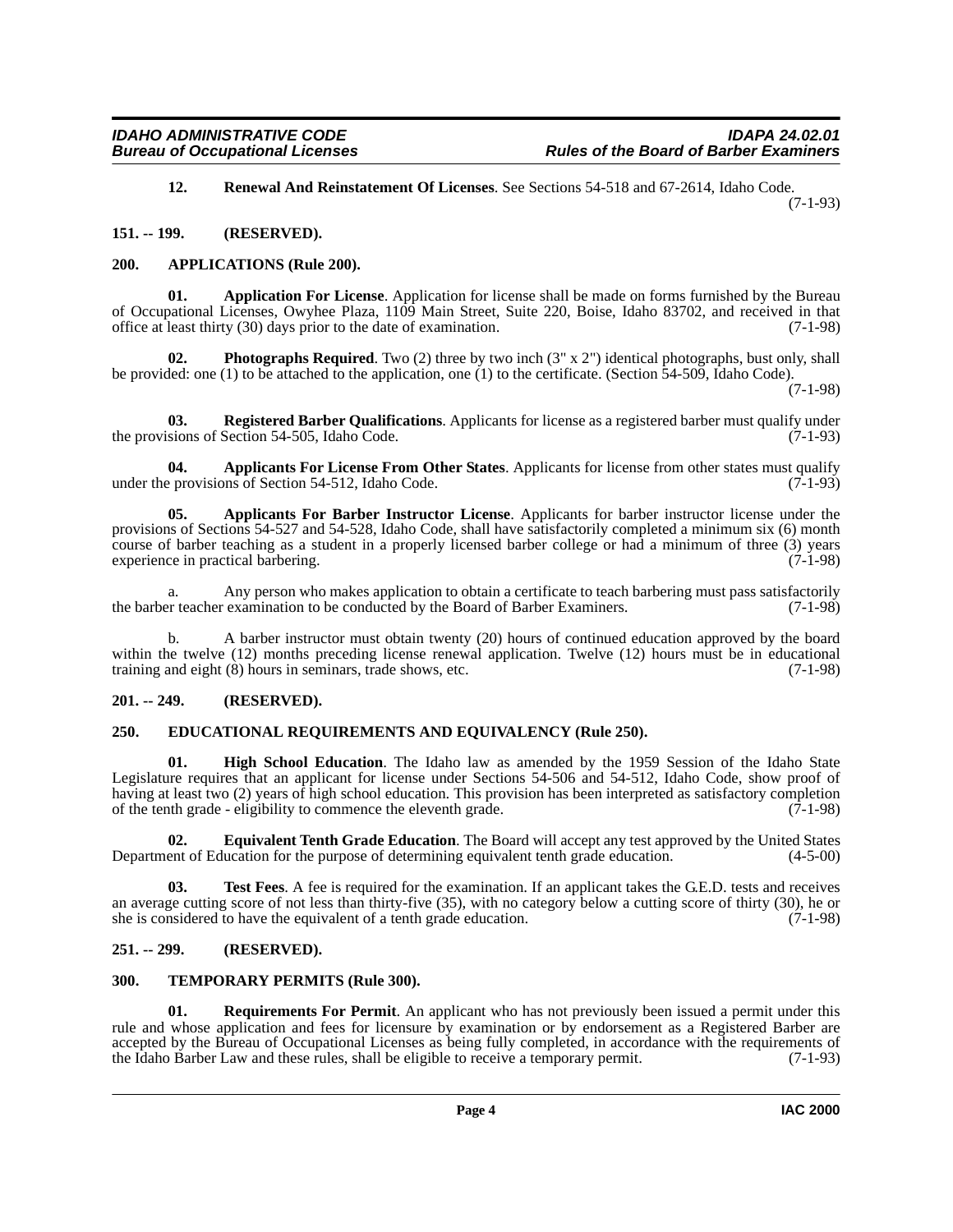<span id="page-4-4"></span>**02. Application For Permit**. An application for temporary permit must be submitted to the Bureau of Occupational Licenses together with the fee for a temporary permit as established by Section 54-518, Idaho Code. (7-1-93)

<span id="page-4-13"></span>**03. Supervision Requirement**. Barber applicants working on a temporary permit must be under the te personal supervision of a Registered Barber currently licensed in Idaho. (7-1-93) immediate personal supervision of a Registered Barber currently licensed in Idaho.

<span id="page-4-9"></span>**04. Permit Expiration Dates**. Permits shall be dated and expire upon receipt of the results of the qualifying examination next given after issuance of the permit. Permits issued for endorsement applicants shall be dated and expire one (1) week after the next regularly scheduled board meeting. (7-1-93)

<span id="page-4-8"></span>**05. Legal Authority Of Permit**. A temporary permit to work shall in no way bind the Idaho Board of Barber Examiners or the Bureau of Occupational Licenses to issue an Idaho Barber license to such applicant.

(7-1-93)

#### <span id="page-4-0"></span>**301. -- 349. (RESERVED).**

#### <span id="page-4-1"></span>**350. ENDORSEMENT (Rule 350).**

#### <span id="page-4-11"></span><span id="page-4-6"></span>**01. Requirements For Licensure Without Examination**. (7-1-93)

a. Applicants for license by endorsement under the provisions of Section 54-512, Idaho Code, must make application on Form B-37 and furnish proof of current license in another state or country, having requirements substantially equal to the requirements of Idaho, or who has been licensed as a barber in another state or country for at least three (3) years immediately prior to making application in this state. (7-1-98) at least three  $(3)$  years immediately prior to making application in this state.

b. Form Bar-53 must be completed and signed by the licensing agency of such other state, or country, in the office of the Bureau of Occupational Licenses with the application for license. (7-1-98) and filed in the office of the Bureau of Occupational Licenses with the application for license.

c. Application for license by endorsement must be accompanied by proof of applicant having met the education requirements as set forth in Section 54-506, Idaho Code; proof of having satisfactorily completed at least two (2) years of high school (tenth grade), or equivalent education. (7-1-98)

d. Applications for license by endorsement must be accompanied by the endorsement fee and the license fee. If the Idaho Barber Board finds that the applicant is ineligible for license by endorsement, but is eligible for license by examination, a refund may be made of the endorsement fee in excess of the required examination fee, and the applicant permitted to take the examination. (7-1-93)

<span id="page-4-10"></span>**02. Requirements For Licensure By Examination**. Credit of fifty (50) hours of training in an approved school of barbering, will be given for each three (3) months of practical experience as a licensed barber in another state, territory, possession or country. (Example: If a barber is licensed in a state which does not have requirements equal to the requirements of Idaho, or for any other reason does not have endorsement with Idaho, such applicant is required to meet the educational requirements of Idaho.) If he has completed a course of one thousand five hundred (1500) hours of training in a licensed school in such other state and has one (1) year of practical experience as a licensed barber, he is considered to have completed two hundred (200) hours of training in school, and is eligible to take the examination for Idaho barber license. (7-1-93)

#### <span id="page-4-2"></span>**351. -- 399. (RESERVED).**

#### <span id="page-4-7"></span><span id="page-4-3"></span>**400. EXAMINATION (Rule 400).**

**01.** Content And Passing Grade On Exam. The examination will consist of two (2) portions: theory and practical. An applicant must obtain at least a seventy-five percent (75%) grade on each portion to pass the examination. (7-1-93) examination.

<span id="page-4-12"></span><span id="page-4-5"></span>**02. Subjects On Exam**. The following subjects will be included in the practical examination: personal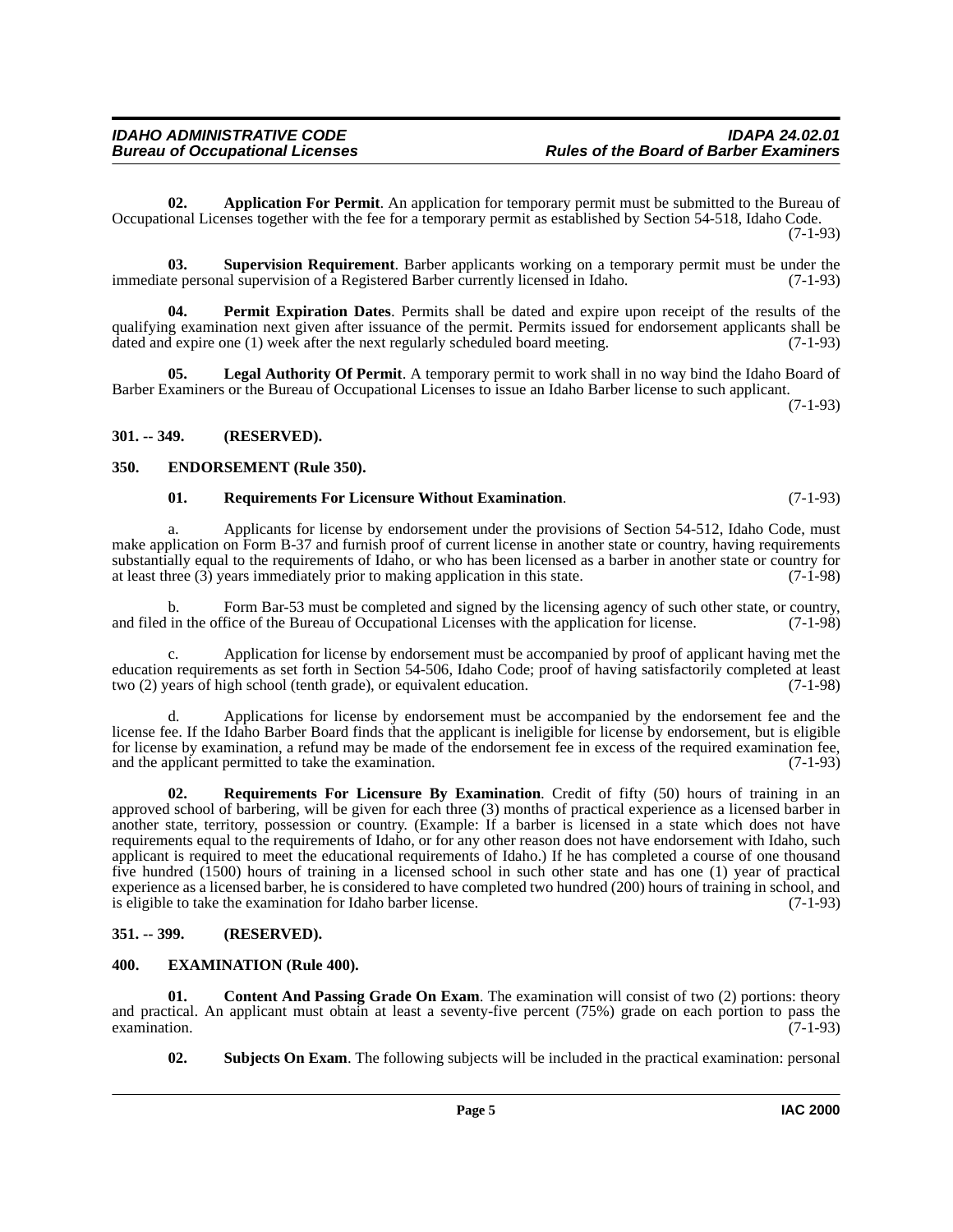appearance and hygiene, shampoo, haircutting (includes blow dry and style), permanent waving, shave, and hair color. (7-1-98) color. (7-1-98)

<span id="page-5-5"></span>**03. Failure Of Exam**. An applicant who fails to obtain a grade of at least seventy-five (75%) percent in either the practical or theoretical portion of the examination is considered to have failed that portion of the examination and is required to comply with Sections 54-506 and 54-512, Idaho Code and be successfully reexamined<br>on the failed portion(s) prior to licensure. on the failed portion( $\overline{s}$ ) prior to licensure.

#### <span id="page-5-0"></span>**401. -- 449. (RESERVED).**

#### <span id="page-5-1"></span>**450. BARBER SHOP REQUIREMENTS (Rule 450).**

#### <span id="page-5-6"></span><span id="page-5-3"></span>**01. Primary Shop, Licensure And Operation Requirements**. (7-1-93)

a. Plans and specifications complying with local ordinances and zoning shall be submitted to the Idaho Barber Board for approval before opening a new shop; (7-1-93)

b. There is a working floor space of not less than one hundred eight (108) square feet for a single station shop in addition to any restroom and access areas and an additional fifty (50) square feet of floor space for every station in excess of one  $(1)$ ; (7-1-93)

c. Business other than cosmetology or barber shops, and living quarters shall be separate and apart;  $(7-1-93)$ 

d. There is approved hot and cold running water source and drainage systems that are available also to any contiguous cosmetology or barber shop that may exist; and must be within the perimeters of the licensed establishment and separate from the toilet facilities. (7-1-98)

e. The license area does not overlap any portion of a contiguous or other primary shop designated  $\frac{1}{7-1-93}$  (7-1-93)

f. There is access to restrooms from within the building; and (7-1-93)

g. Home shops must provide a separate outside entrance directly into the shop. All doors to a shop from adjacent rooms shall be closed.

#### <span id="page-5-4"></span>**02. Contiguous Shop, Licensure And Operation Requirements**. (7-1-93)

a. Plans and specifications complying with local ordinances and zoning shall be submitted to the rber Board for approval before opening a new shop. (7-1-93) Idaho Barber Board for approval before opening a new shop.

b. The licensed area is contiguous by a minimum three (3) foot access to an area licensed as a primary cosmetology establishment or primary barber shop. (7-1-93)

c. The licensed area does not overlap any portion of a primary or other contiguous shop designated (7-1-93) area.  $(7-1-93)$ 

d. The licensed area provides a minimum of fifty (50) square feet of working floor space for each individual station. (7-1-93)

e. There is access to restrooms from within the building. (7-1-93)

#### <span id="page-5-2"></span>**03. Barber Shop Changes In Ownership - Location**. (7-1-93)

a. Whenever a change of ownership or location of a barber shop occurs, an original registration fee must be paid and compliance with all rules concerning a new establishment met, before a new license will be issued. LICENSE IS NOT TRANSFERRABLE. (7-1-93)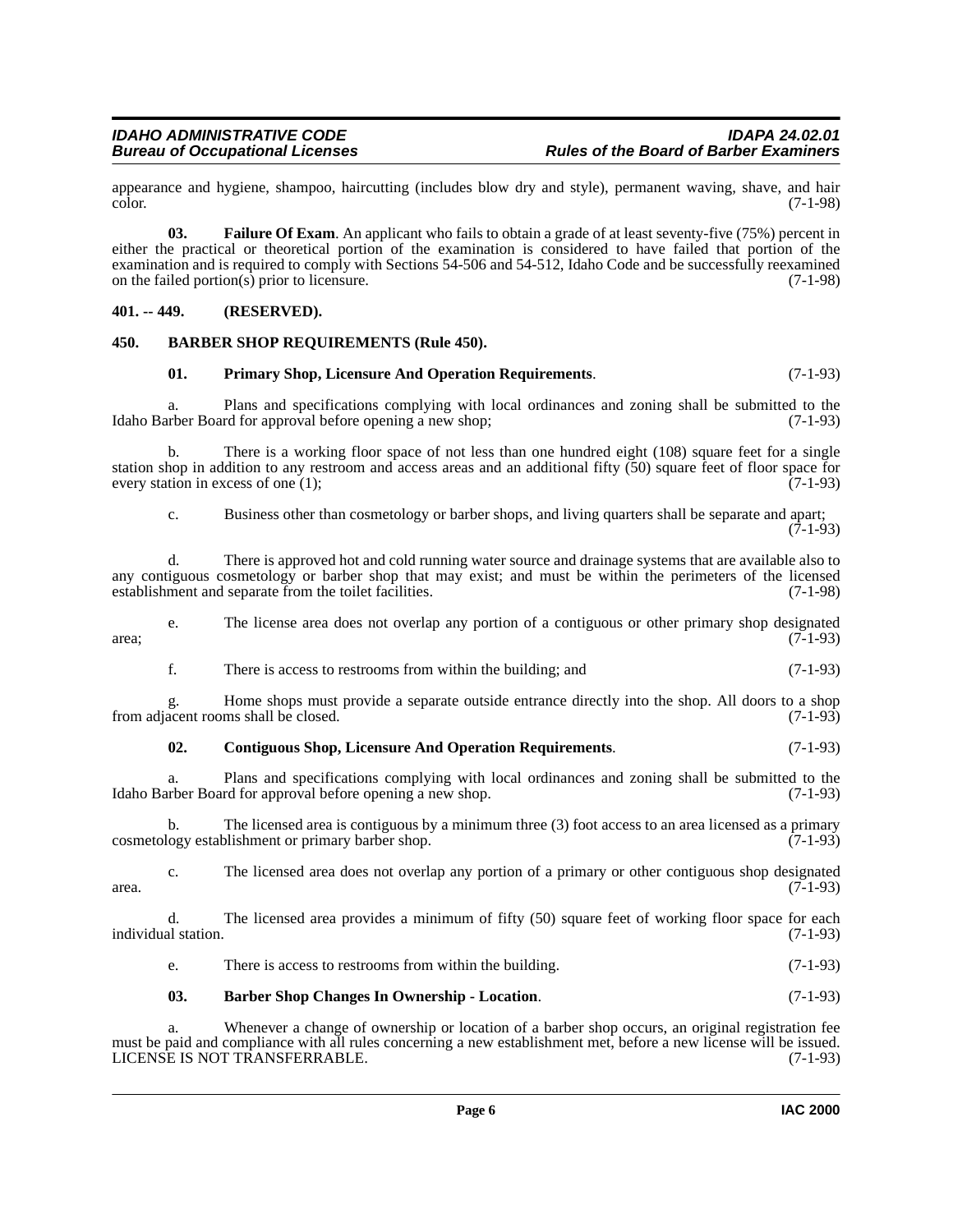- b. Deletion of an owner from multiple ownership does not constitute a change in ownership. (7-1-93)
- <span id="page-6-8"></span><span id="page-6-2"></span>c. Addition of an owner to multiple ownership constitutes a change in ownership. (7-1-93)

#### <span id="page-6-0"></span>**451. -- 499. (RESERVED).**

#### <span id="page-6-1"></span>**500. SCHOOLS (Rule 500).**

**01. Barber College Instructor Requirements**. A barber college must be under the direct, personal ion of a registered barber instructor at all times. (7-1-93) supervision of a registered barber instructor at all times.

<span id="page-6-5"></span>**02. Out Of State Barber College Requirements**. Barber colleges from out-of-state applying for approval must have licensed instructors in their schools as required by the Idaho Barber Law. If the states where the colleges are located do not require a license or an examination for their instructors, the applicants must have their instructors take the Idaho instructor's examination before colleges will be approved. This examination will not qualify successful applicant for an Idaho instructor's certificate, unless applicant is also an Idaho registered barber. (7-1-93)

**03. Barber College Maximum Student Enrollment**. No barber college shall enroll more than ten (10) students until the Board finds that such college has a sufficient number of patrons to provide the training for all students in general barbering practice required by these rules. No barber college shall increase its enrollment above<br>the ten (10) student limitation without the approval of the Board. (7-1-93) the ten  $(10)$  student limitation without the approval of the Board.

#### <span id="page-6-4"></span><span id="page-6-3"></span>**04. Identification**. (7-1-93)

a. Each barber college shall advertise to the public that it is a barber college by displaying a sign which shall contain in letters not less than six inches (6") in height the words "Barber College" or "Barber School". (7-1-93)

b. Each barber college shall display in a conspicuous place on its premises a sign stating that the work rein is done exclusively by students. (7-1-93) done therein is done exclusively by students.

#### <span id="page-6-7"></span>**05. Sanitation**. (7-1-93)

a. Each barber college shall post in a conspicuous place on its premises a copy of these rules, and also a copy of the rules governing sanitary conditions of barber shops adopted by the Board. Each college shall require strict compliance by its students to the rules governing barber shops. (7-1-93) strict compliance by its students to the rules governing barber shops.

b. Any violation of Section 54-507, Idaho Code, or these rules by a barber college shall be cause for revocation by the Board of its general approval of such college. Any action by the Idaho State Barber Board for the revocation of a barber schools approval shall be in accordance with the provisions set forth in Sections 54-507 and 54- 521, Idaho Code. No barber college shall continue to engage in the business of or represent itself as being a barber college if its approval by the Board has been revoked. (7-1-93)

c. Each barber college shall have adequate ventilating and lighting equipment approved by the Board. (7-1-93)

<span id="page-6-6"></span>d. Each barber college shall provide one (1) toilet for men and one (1) toilet for women. (7-1-93)

**06. Practical Training Room**. The floor of the practical training room shall be covered with tile or any type of first grade linoleum and shall have available the following equipment and facilities: (7-1-93)

- a. One (1) lavatory for each three (3) chairs.  $(7-1-93)$
- b. One (1) cabinet for tools and linens for each chair. (7-1-93)
- c. One (1) approved soiled towel container with hinged lid or door for each chair. (7-1-93)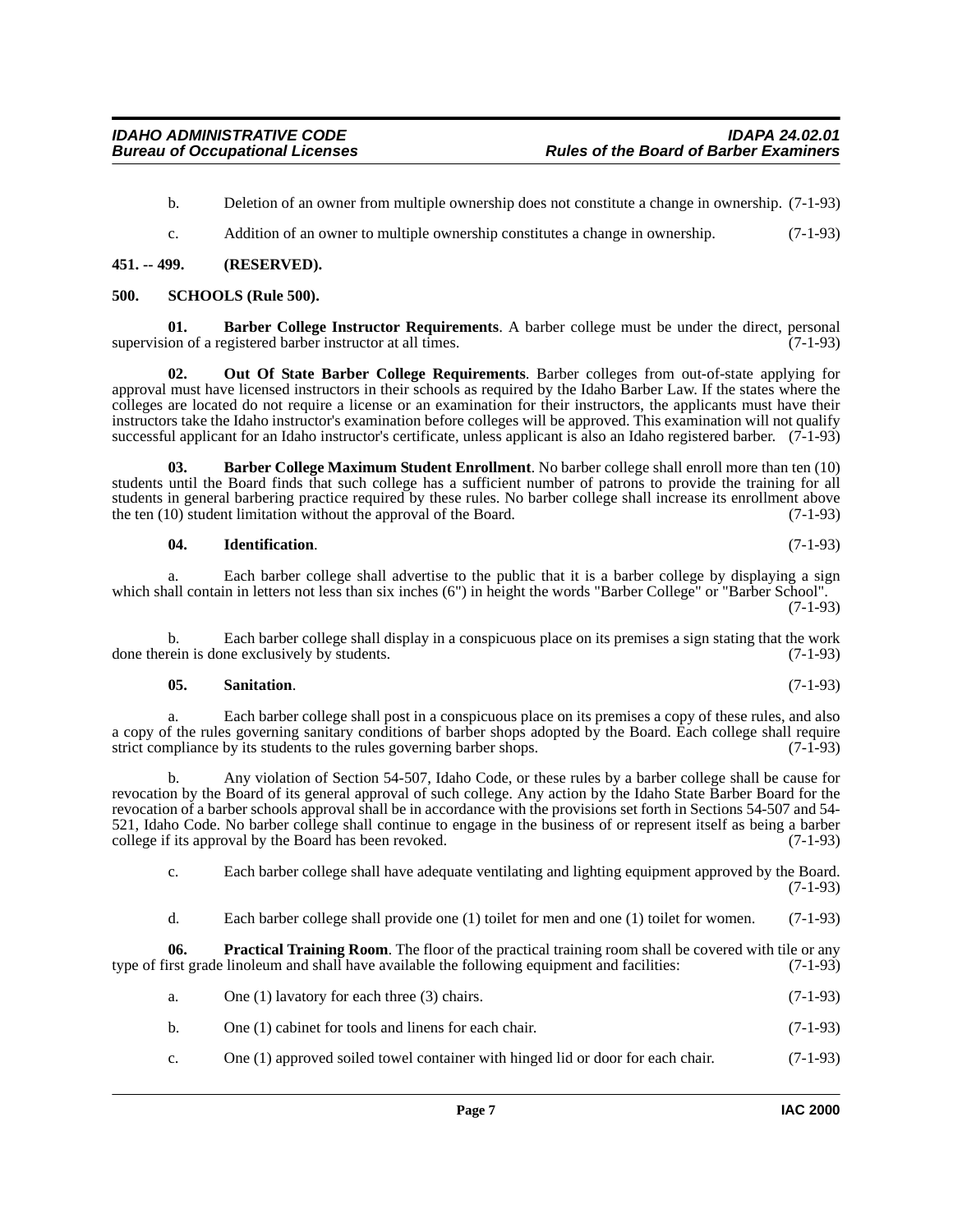<span id="page-7-2"></span><span id="page-7-1"></span><span id="page-7-0"></span>e. One (1) mechanical hand vibrator for every ten (10) students or a fraction thereof. (7-1-93) f. One (1) hair dryer.  $(7-1-93)$ g. One (1) time clock.  $(7-1-93)$ **07. Space Required**. Each barber college shall have within the premises in which it is located adequate accommodate all facilities required by the Board. (7-1-93) space to accommodate all facilities required by the Board. **08. Barber Chair Required**. Each barber chair in each such college shall be of such construction that it may be readily cleaned and it shall be mechanically workable and in good working order. Space between barber chairs, and the workstand or wall, shall be adequate so that no student will be hampered in the performance of his work. Compliance with the requirements of this subsection shall be subject to the determination of the Board and its approval. (7-1-93) **09. Equipment Requirements**. (7-1-93) a. Classroom - The classroom shall be equipped with sufficient seating capacity for all students the classroom and shall have the following equipment: (7-1-93) attending the classroom and shall have the following equipment: i. One (1) lavatory with hot and cold running water for every two (2) barber chairs to be approved for scientific barbering practice classes. ii. One (1) blackboard of not less than six feet by three and one-half feet (6 ft  $x$  3 1/2 ft) in size. (7-1-93) iii. One  $(1)$  chart of the skin and hair. (7-1-93) iv. One (1) chart of the muscles of the head, face and neck. (7-1-93) v. One  $(1)$  chart of the nerves of the head, face and neck.  $(7-1-93)$ vi. One  $(1)$  chart of the bones of the head and face.  $(7-1-93)$ vii. One (1) chart of the blood supply to the head and face. (7-1-93) viii. One (1) standard dictionary. (7-1-93) ix. One (1) medical dictionary.  $(7-1-93)$ x. One (1) microscope for the study of bacteria. (7-1-93) b. Student equipment requirements: (7-1-93)

d. One (1) sterilization solution container for each chair, adequate in size to accommodate all

instruments to be used on each patron. (7-1-93)

- i. Tools. (7-1-93) ii. Two  $(2)$  clippers - electric.  $(7-1-93)$ iii. Four  $(4)$  brushes.  $(7-1-93)$ iv. One (1) razor (ejector).  $(7-1-93)$
- v. Three  $(3)$  shears One of which must be a thinning shear.  $(7-1-93)$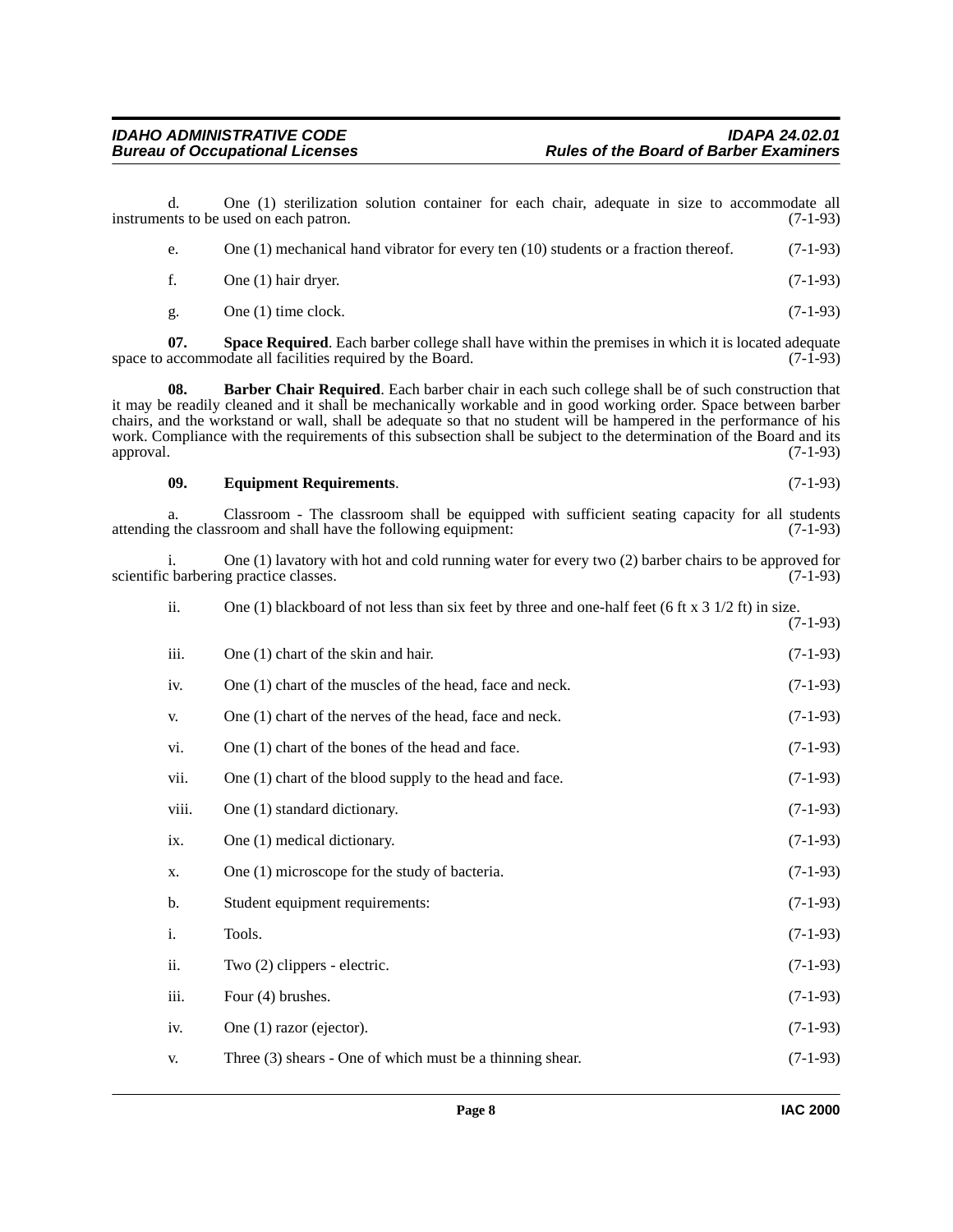vi. One (1) smock.  $(7-1-93)$ 

vii. Each barber college shall furnish each student upon enrollment, a copy of Section 54-507, Idaho Code, and a copy of State of Idaho, Board of Barber Examiners, Bureau of Occupational Licenses, "Sanitary Rules for Barber Shops and Schools". (7-1-93)

<span id="page-8-2"></span>**10. Textbooks**. Schools shall use texts that cover all phases of barbering. (7-1-93)

#### <span id="page-8-0"></span>**11. Curriculum - Hours - Theory - Work Inspected - Attendance - School Examination**. (7-1-93)

a. Each barber college shall meet the requirements for admission of students as set forth in Sections nd 54-507. Idaho Code, and in these rules. (7-1-93)  $54-506$  and  $54-507$ , Idaho Code, and in these rules.

b. Each barber college curriculum shall consist of not less than seventeen hundred (1700) hours. Students preparing for the Idaho Registered Barber examination must complete seventeen hundred (1700) hours within a period of ten and one half (10 1/2) months before graduating. The average daily schedule of each student shall consist of the following: One (1) clock hour of theoretical study and/or one (1) hour of clinical demonstration in a classroom. Seven (7) hours of general barbering practice. (7-1-93)

c. Each barber college shall submit a daily schedule of its course of study to the Board for its approval and shall post a copy of such approved schedule in its general clinic where same can be easily read by all students. (7-1-93)

d. Each barber college shall require attendance in all subjects. No Patron shall be released from a chair after being served by a student until all the work performed by the student has been thoroughly inspected and approved by an instructor. (4-5-00)

Each barber college shall issue a certificate of graduation to each student after satisfactory completion of one thousand seven hundred (1700) hours. (7-1-93)

f. Any student who fails to pass the examination conducted by the Board shall be required to complete a further course of study and training of three (3) months of not less than five hundred (500) hours in an approved school before being eligible to take the examination again. (7-1-93)

Persons who obtain training in an approved school of barbering, but who did not complete the g. Persons who obtain training in an approved school of barbering, but who did not complete the course of training and/or did not obtain a license in Idaho, will lose credit for five hundred (500) hours after one (1) year has lapsed since the termination of such training, and thereafter an additional two hundred fifty (250) hours for each additional year or portion thereof. (7-1-93)

#### <span id="page-8-1"></span>**12. Records Required Of Colleges Of Barbering**. (7-1-93)

a. Schools shall maintain monthly records of training. (4-5-00)

b. The aforementioned records be signed and dated by the student and instructor and be made available for inspection at any time. The school shall maintain these records for a period of two (2) years.

(4-5-00)

c. The information shown on the monthly record forms is to be transferred to Form Bar-41, Student of Instruction, to be filed with the board. (4-5-00) Record of Instruction, to be filed with the board.

d. Schools must inform the Bureau of Occupational Licenses of the names of all instructors employed in said schools, and also notify said bureau any time such instructors are terminated. (7-1-93)

e. Each school will be inspected periodically by an agent of the Bureau of Occupational Licenses. (7-1-93)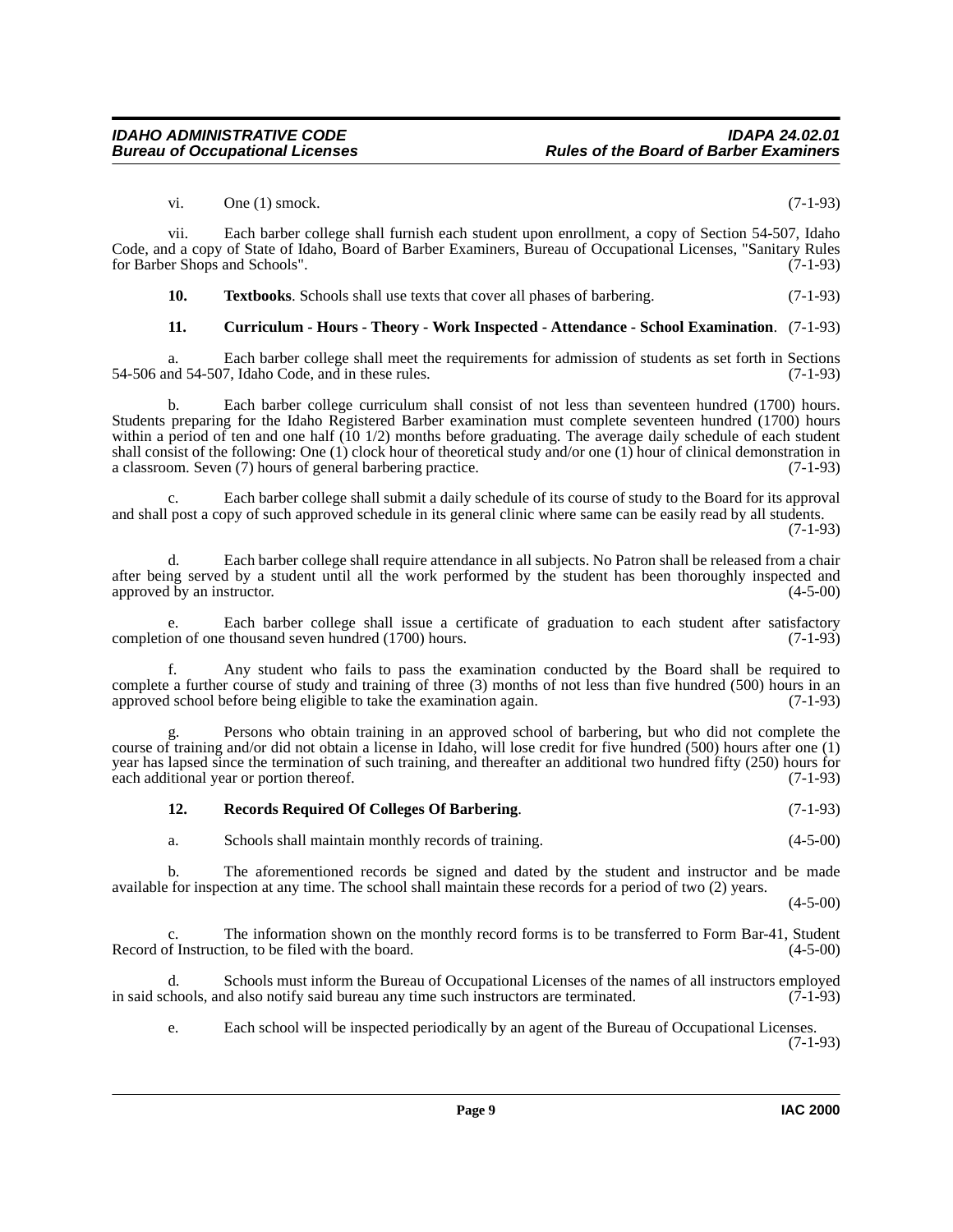f. When a student's course of training at a school has been completed or terminated, the completed operations, number of classroom hours and practical training are to be totaled by the school on the Record of Instruction Form. This form is to be filed with the board by the school within thirty (30) days of the completion or termination of training or a letter of explanation filed with the board by the school as to why student's hours are not verified by the school, together with the student permit. (4-5-00)

When a student resumes training after they have been terminated, they are required to file a new application, pay an additional fee and receive a permit to practice as a student. (7-1-93)

Records of training shall be maintained by the approved barber college wherein students are being trained. The number of required operations on the Monthly Record Form (Form Bar-40) and Student Record of Instruction (Form Bar-41) are as follows: (7-1-93)

| i.    | Haircut - Eight hundred (800).                                 | $(7-1-93)$ |
|-------|----------------------------------------------------------------|------------|
| ii.   | Style/Blow dry (Does not include haircut) - Two hundred (200). | $(7-1-93)$ |
| iii.  | Shampoo - Two hundred fifty (250).                             | $(7-1-93)$ |
| iv.   | Permanent Wave - Thirty-five (35).                             | $(7-1-93)$ |
| V.    | Shave or Beard Trim - Twenty-five (25).                        | $(7-1-93)$ |
| vi.   | Facial or Massage - Twenty (20).                               | $(7-1-93)$ |
| vii.  | Color/Bleach/Rinse - Ten (10).                                 | $(7-1-93)$ |
| viii. | Hair or Scalp Treatment - Twenty-five (25).                    | $(7-1-93)$ |
| ix.   | Curling Iron - Twenty (20).                                    | $(7-1-93)$ |

i. Hygiene and Sanitation shall be taught on a continuing basis and indicated on the report form by a grade.  $(7-1-93)$ 

#### <span id="page-9-9"></span><span id="page-9-0"></span>**501. TEACHING STAFF (Rule 501).**

<span id="page-9-6"></span>**01. Qualifications Of Teacher**. No person shall teach or be employed to teach in any barber school within the state who at the time of rendering such service is not a holder of a teacher's certificate. (7-1-93)

<span id="page-9-4"></span>**02. Number Of Instructors Requirement**. One (1) instructor must be employed for each one (1) to fifteen (15) students or fractional part thereof. (7-1-93)

#### <span id="page-9-7"></span><span id="page-9-1"></span>**502. STUDENT PERMIT REQUIREMENTS (Rule 502).**

Each barber college shall require each applicant for admission to enrollment to file with the college a written application in a form prescribed by the Board. Each such application shall be accompanied by the following: (7-1- 93)

<span id="page-9-5"></span><span id="page-9-3"></span>**01.** Proof Of Character. Satisfactory proof in writing that the applicant is of good moral character. (7-1-93)

**02. Educational Certification**. A certificate verifying the completion of a tenth grade or an equivalent education as determined by a GED examination. (7-1-93)

**03.** Current Photograph. A current photograph of the applicant, head and shoulders only, three inches (3" x 2"), which bears his signature. (7-1-93) by two inches  $(3'' \times 2'')$ , which bears his signature.

#### <span id="page-9-8"></span><span id="page-9-2"></span>**04. Submission Of Required Documents By Barber College To Board**. Each barber college, before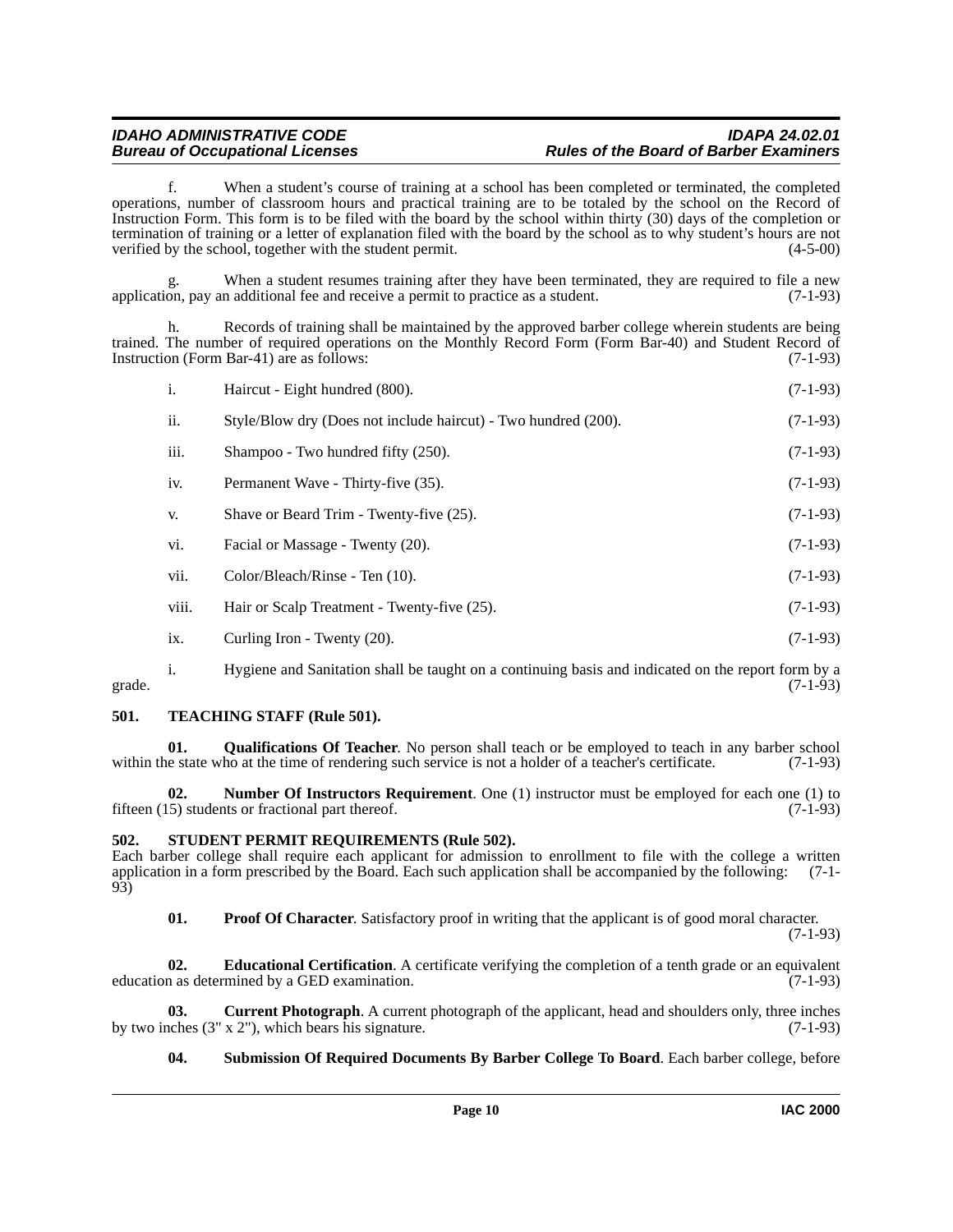## **Bureau of Occupational Licenses**

admitting any student to enrollment, shall send application, together with all documents attached thereto, to the Board. If the Board finds that the applicant fails to meet its requirements, the Board shall at once notify the college and the applicant and state its reasons therefore. If the Board finds that the applicant meets its requirements, the Board shall at once so notify the college and the applicant, and issue a student permit to the applicant. The college may then admit the applicant to enrollment and the student so enrolled shall thereafter display his student barber permit, together with his photograph. No barber college shall permit a student to engage in the practice of barbering in the college or attend any classes until after such student has presented the student barber permit issued to him by the  $Board.$  (7-1-93)

### <span id="page-10-0"></span>**503. -- 549. (RESERVED).**

#### <span id="page-10-4"></span><span id="page-10-1"></span>**550. INSPECTION AND SANITARY RULES. (Rule 550).**

Each cosmetological establishment and school of cosmetology and barber shop and school of barbering is subject to inspection by agents of the board or bureau in accordance with the following rules (reference Section 54-824, and 54- 524, Idaho Code). Grade score is indicated by number following rule. (7-1-93)

<span id="page-10-7"></span>**01. Premises**. All shops and schools shall be open to inspection during business hours to authorized agents of the Cosmetology/Barber Boards. Shops and schools must be separated from living areas by substantial walls and/or closable doors. All shops and schools must be maintained in an orderly manner and shall be heated, lighted, and ventilated so as to be safe and comfortable to the operators and patrons. Score . . . . . . . . . .5 (7-1-98)

<span id="page-10-3"></span>**02. Floors, Walls, And Ceilings**. Floors, walls, ceilings, furniture, and all other fixtures shall be kept clean and in good repair at all times. Score . . . . . . . . . .5 (7-1-98)

<span id="page-10-5"></span>**03. Instrument Cleaning**. All instruments used by operators shall be thoroughly cleaned after each use and prior to storage and/or sanitation. Score  $\dots \dots \dots \dots 15$ 

<span id="page-10-6"></span>**04. Instrument Sanitation**. All instruments used by operators shall be sanitized, after cleaning and prior to use, with a sanitizing agent registered by the Environmental Protection Agency as Hospital Grade or better. Every precaution shall be taken to prevent the transfer of disease-causing pathogens from person to person. Score . . . . . . . . . . 15 (7-1-98)

<span id="page-10-11"></span>**05. Towels**. Clean towels shall be used for each patron served. A clean paper or cloth neckband shall be used to provide a sanitary barrier which shall be maintained between each patron's neck and all multi-use capes. Paper<br>towels and paper neckstrips shall be disposed of after one (1) use. Score .........5 (7-1-98) towels and paper neckstrips shall be disposed of after one  $(1)$  use. Score  $\dots \dots \dots 5$ 

<span id="page-10-9"></span>**06. Storage Of Equipment**. All instruments, towels, and linens shall be stored in clean, closed cabinets, drawers, and/or containers after they are cleaned and sanitized. Score . . . . . . . . . .5 (7-1-98)

**07. Dispensers**. All solutions and/or compounds shall be maintained and dispensed in a sanitary manner. All single-use applicators shall be disposed of after one (1) use. Paraffins, waxes and all other solutions and/ or compounds shall be maintained free of any foreign contaminants. Score . . . . . . . . . .5 (7-1-98)

<span id="page-10-13"></span><span id="page-10-12"></span><span id="page-10-2"></span>**08.** Uniforms. All clothing worn by operators shall be clean and washable. Score . . . . . . . . . . . . 5 (7-1-98)

**09. Water Supply**. Water supplies shall be from an approved source. Sufficient basins with hot and cold running water, approved drainage systems, soap and single-use towels shall be conveniently located within the work area. Every operator and/or student shall wash their hands prior to providing service to any patron. Score . . . . . . . . . .10 (7-1-98)

**10. Toilet Facilities**. Clean adequate and convenient toilet facilities located and accessible from within the building where the shop or school is located, shall be available for use by operators and patrons. A basin with hot and cold running water, approved drainage systems, soap and single-use towels shall be provided within said facilities. Score ........ 10  $(7-1-98)$ facilities. Score  $\ldots \ldots \ldots \overline{10}$ 

<span id="page-10-10"></span><span id="page-10-8"></span>**11. Safety**. Each shop and school shall have a clearly identifiable first-aid kit readily accessible on the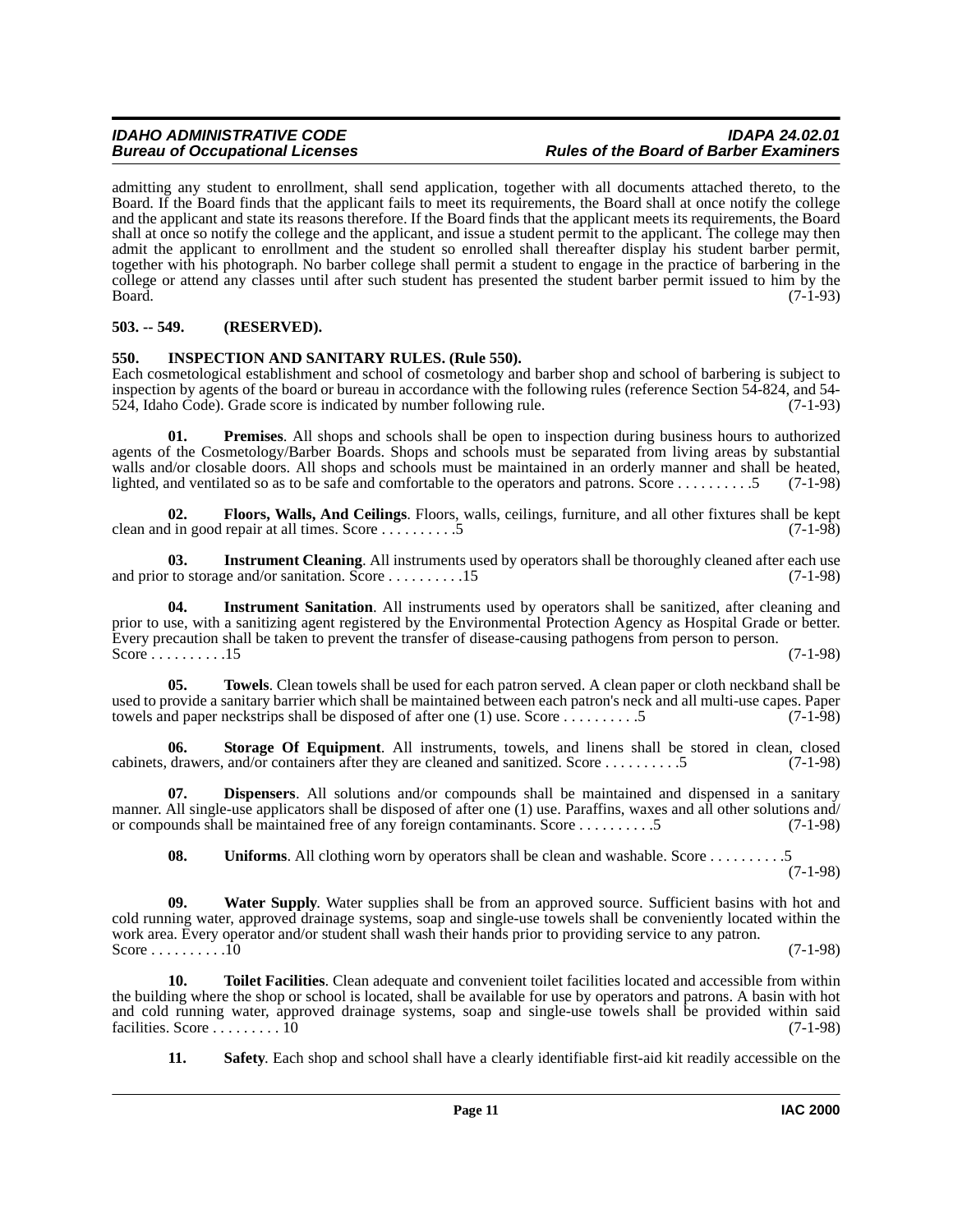premises. No animals are allowed in shops or schools except those animals trained to provide service to the physically  $\frac{1}{2}$  impaired. Score . . . . . . . . . 5 (7-1-98)

<span id="page-11-4"></span>**12. Licenses And Certificates**. All shops and schools must be licensed prior to their operation and must be under the direct supervision of a licensed operator. A current shop and/or school license, valid operator license(s) or permit(s), a copy of these rules, and a valid classification card shall be conspicuously displayed in the work area of each shop and/or school for the information of operators, board agents, and the public in general. Score  $\dots \dots \dots 15$ 

<span id="page-11-2"></span>**13. Classification Of Shops And Schools**. Following an inspection, each shop and school will receive classification as follows: 100% - 90% = "A"; 89% - 80% = "B"; 79% - 0% = "C". The "C" classification denotes an unacceptable rating and improvements are required within thirty (30) days for continued operation. (7-1-98)

IDAHO BOARD OF BARBER EXAMINERS Bureau of Occupational Licenses Owhyee Plaza, 1109 Main Street, Suite 200 Boise, Idaho 83702 (7-1-93)

#### <span id="page-11-0"></span>**551. -- 574. (RESERVED).**

#### <span id="page-11-1"></span>**575. DISCIPLINE (Rule 575).**

#### <span id="page-11-5"></span><span id="page-11-3"></span>**01. Proposed Fines**.

| <b>VIOLATION</b>                                                                                                                                                                                                                                                                     | <b>MAXIMUM FINE</b><br>(each violation) |
|--------------------------------------------------------------------------------------------------------------------------------------------------------------------------------------------------------------------------------------------------------------------------------------|-----------------------------------------|
| <b>Operating An Unlicensed Establishment/School.</b><br>Includes: Failure to obtain original license (includes change of ownership or location);<br>Failure to renew license;                                                                                                        | \$500<br>\$ 250                         |
| <b>Unlicensed Practice.</b><br>Includes: Failure to renew license;<br>Practice beyond the scope of license/permit;<br>Practice with an altered license/permit.                                                                                                                       | \$250<br>\$250<br>\$1,000               |
| <b>Allowing Unlicensed Practice.</b><br>Includes: Owners, Employees, Renters/Leasees, Partners, Family Members, Others.                                                                                                                                                              | \$1,000                                 |
| <b>Practice In An Unlicensed Establishment.</b><br>Includes: Owners, Employees, Renters/Leasees, Partners, Family Members, Others.                                                                                                                                                   | \$250                                   |
| Failing To Allow The Inspection Of An Establishment.<br>Includes: Failure to admit investigator during business hours;<br>Obstructing/hindering the inspection process;<br>Threatening or exerting physical harm to investigators;<br>Allowing acts of obstruction or harm to occur. | \$1,000                                 |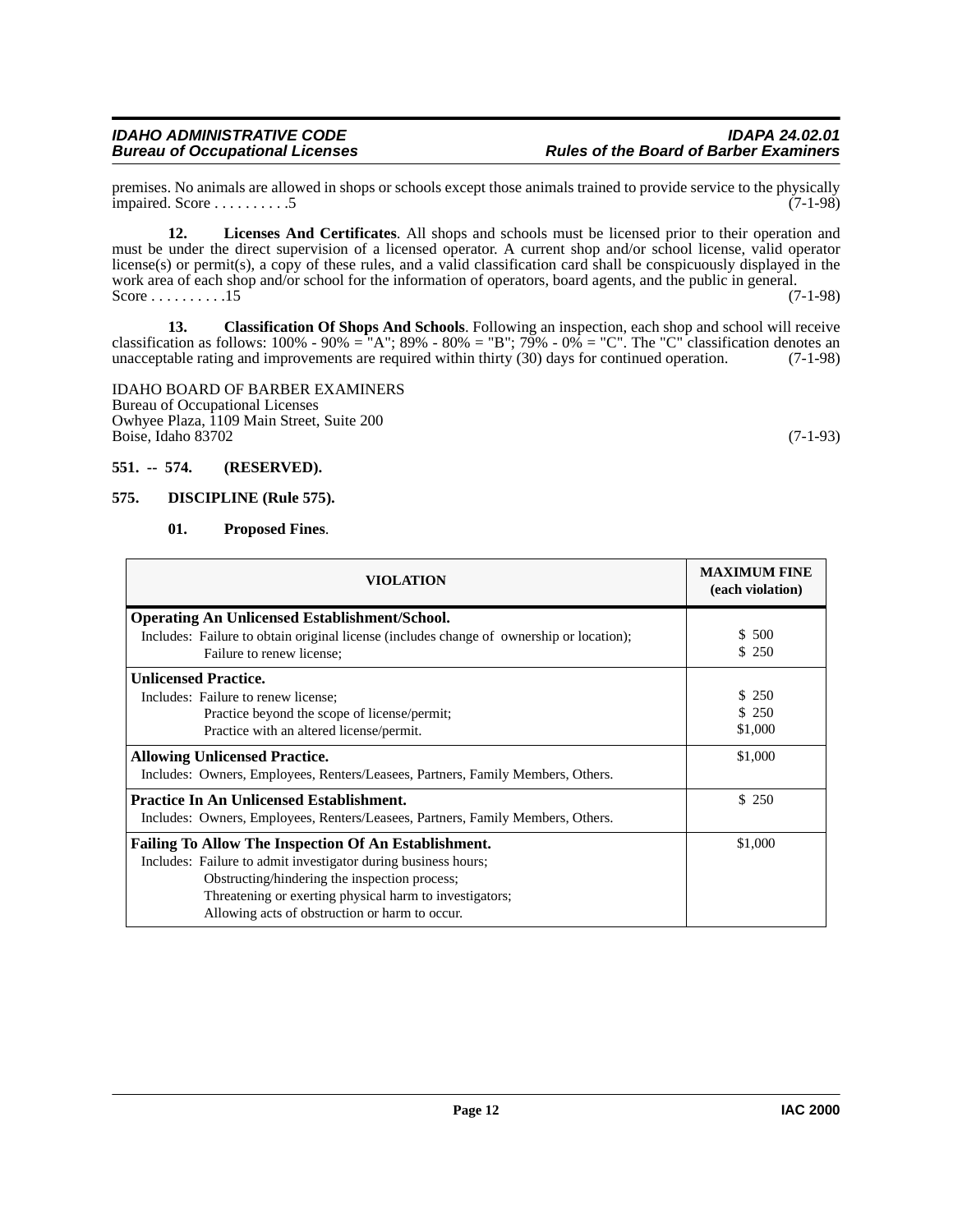#### *IDAHO ADMINISTRATIVE CODE IDAPA 24.02.01* **Rules of the Board of Barber Examiners**

| <b>VIOLATION</b>                                            | <b>MAXIMUM FINE</b><br>(each violation) |
|-------------------------------------------------------------|-----------------------------------------|
| Failing To Correct Unacceptable Conditions Within 30 Days.  | \$250                                   |
| Includes: Failure to separate other business/living areas;  |                                         |
| Failure to maintain floors, walls, ceilings in good repair; |                                         |
| Failure to adequately clean instruments;                    |                                         |
| Failure to adequately sanitize instruments;                 |                                         |
| Failure to use clean towels;                                |                                         |
| Failure to maintain sanitary barrier with multi-use capes;  |                                         |
| Failure to appropriately store instruments/equipment;       |                                         |
| Failure to appropriately maintain/dispense products;        |                                         |
| Failure to wear clean washable clothing;                    |                                         |
| Failure to maintain approved water supply;                  |                                         |
| Failure to maintain approved toilet facilities;             |                                         |
| Failure to wash hands prior to service;                     |                                         |
| Failure to provide first aid kits;                          |                                         |
| Failure to keep pets or birds out of establishment;         |                                         |
| Failure to prevent fire or safety hazard;                   |                                         |
| Failure to conspicuously display required certificates;     |                                         |
| Failure to conspicuously display required licenses.         |                                         |

#### (3-18-99)

<span id="page-12-4"></span>**02. Fine In Addition To Other Discipline**. In addition to the above schedule of fines, the Board may impose a fine of up to one thousand dollars (\$1000) in addition to the revocation, suspension, or refusal to issue of any certificate or license and may recover the costs and fees incurred in the investigation and prosecution of a license<br>for the violation of any provision of the licensure act. (3-18-99) for the violation of any provision of the licensure act.

<span id="page-12-3"></span>**03. Costs And Fees In Disciplinary Proceeding**. The Board may order all licensed practitioners to pay the costs and fees incurred by the Board in the investigation or prosecution of the licensee for violation of Section 54-516, Idaho Code. (3-18-99)

#### <span id="page-12-0"></span>**576. -- 599. (RESERVED).**

<span id="page-12-5"></span><span id="page-12-1"></span>**600. RULE MAKING HISTORY PRIOR TO JULY 1, 1993 (Rule 600).** AS ADOPTED April 20, 1992; EFFECTIVE May 11, 1992; REISSUED July 1, 1993. (7-1-93)

<span id="page-12-2"></span>**601. -- 999. (RESERVED).**